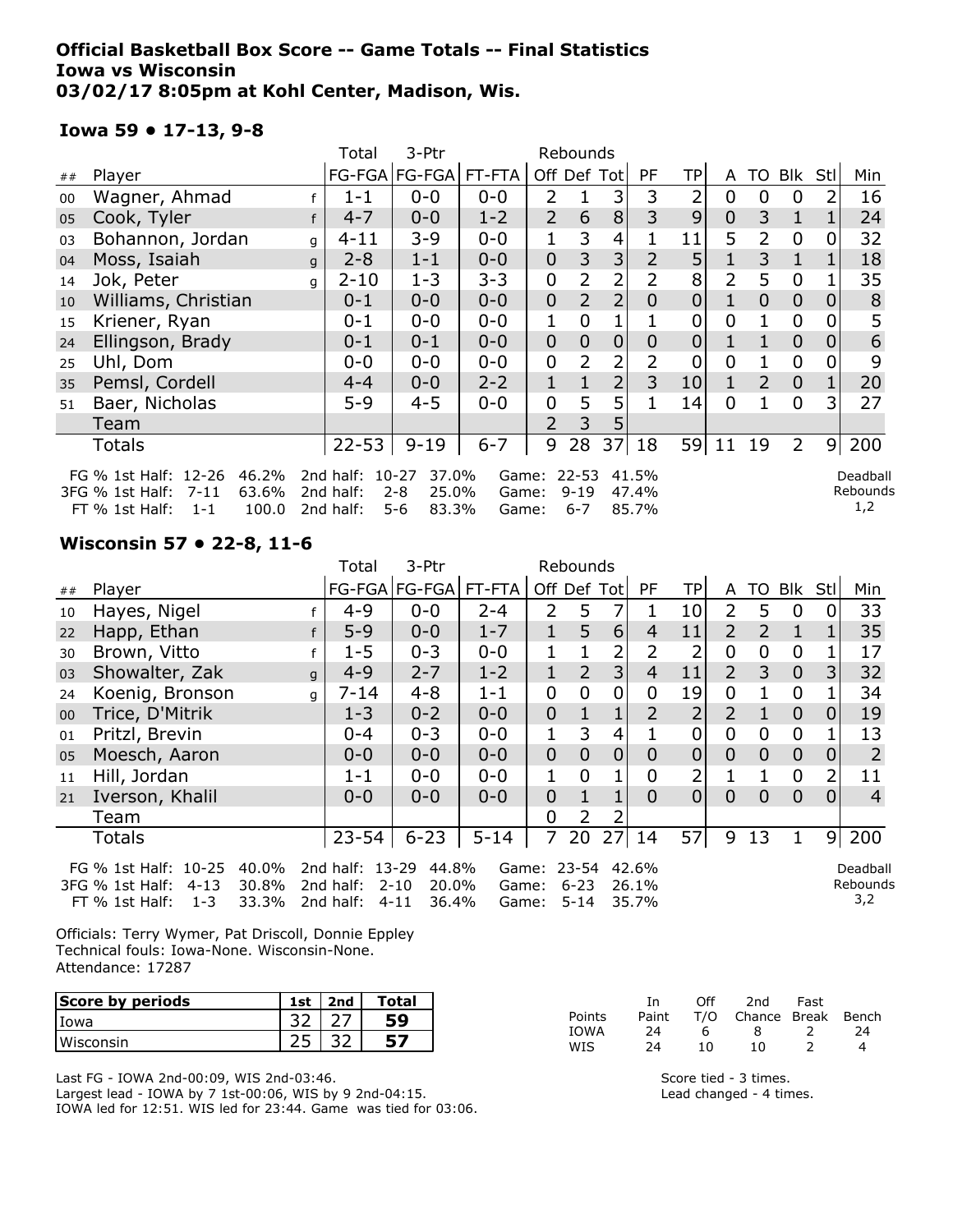# Iowa vs Wisconsin 03/02/17 8:05pm at Kohl Center, Madison, Wis. 1st PERIOD Play-by-Play (Page 1)

| <b>HOME TEAM: Wisconsin</b>       | Time  | <b>Score</b> |                | <b>Margin VISITORS: Iowa</b>         |
|-----------------------------------|-------|--------------|----------------|--------------------------------------|
| TURNOVR by Happ, Ethan            | 19:43 |              |                |                                      |
|                                   | 19:20 | $0 - 2$      | V <sub>2</sub> | GOOD! DUNK by Cook, Tyler [PNT]      |
|                                   | 19:20 |              |                | ASSIST by Moss, Isaiah               |
| GOOD! 3 PTR by Showalter, Zak     | 19:05 | $3 - 2$      | $H_1$          |                                      |
| ASSIST by Happ, Ethan             | 19:05 |              |                |                                      |
|                                   |       |              |                |                                      |
|                                   | 18:54 |              |                | TURNOVR by Bohannon, Jordan          |
| STEAL by Happ, Ethan              | 18:52 |              |                |                                      |
| MISSED 3 PTR by Koenig, Bronson   | 18:38 |              |                | REBOUND (DEF) by Moss, Isaiah        |
| BLOCK by Happ, Ethan              | 18:20 |              |                | MISSED LAYUP by Cook, Tyler          |
|                                   | 18:17 |              |                | REBOUND (OFF) by Cook, Tyler         |
| REBOUND (DEF) by Hayes, Nigel     | 18:15 |              |                | MISSED LAYUP by Cook, Tyler          |
| TURNOVR by Happ, Ethan            | 17:57 |              |                |                                      |
|                                   | 17:56 |              |                | STEAL by Jok, Peter                  |
|                                   | 17:55 |              |                | TURNOVR by Bohannon, Jordan          |
| STEAL by Showalter, Zak           | 17:54 |              |                |                                      |
| GOOD! LAYUP by Hayes, Nigel [PNT] |       | $5 - 2$      |                |                                      |
|                                   | 17:53 |              | $H_3$          |                                      |
|                                   | 17:35 | $5 - 4$      | $H_1$          | GOOD! JUMPER by Moss, Isaiah         |
|                                   | 17:35 |              |                | ASSIST by Jok, Peter                 |
| GOOD! JUMPER by Brown, Vitto      | 17:20 | $7 - 4$      | $H_3$          |                                      |
| ASSIST by Showalter, Zak          | 17:20 |              |                |                                      |
| REBOUND (DEF) by (DEADBALL)       | 17:01 |              |                | MISSED JUMPER by Jok, Peter          |
|                                   | 16:59 |              |                | FOUL by Wagner, Ahmad (P1T1)         |
| MISSED 3 PTR by Showalter, Zak    | 16:29 |              |                | REBOUND (DEF) by Bohannon, Jordan    |
|                                   | 16:23 | $7 - 6$      | $H_1$          | GOOD! DUNK by Cook, Tyler [FB/PNT]   |
|                                   |       |              |                |                                      |
|                                   | 16:23 |              |                | ASSIST by Bohannon, Jordan           |
| MISSED 3 PTR by Showalter, Zak    | 16:06 |              |                | REBOUND (DEF) by Jok, Peter          |
| REBOUND (DEF) by Happ, Ethan      | 15:49 |              |                | MISSED JUMPER by Cook, Tyler         |
| TURNOVR by Hayes, Nigel           | 15:35 |              |                |                                      |
|                                   | 15:34 |              |                | STEAL by Wagner, Ahmad               |
|                                   | 15:33 |              |                | TIMEOUT media                        |
| STEAL by Brown, Vitto             | 15:21 |              |                | TURNOVR by Pemsl, Cordell            |
| TURNOVR by Showalter, Zak         | 14:56 |              |                |                                      |
|                                   | 14:55 |              |                | STEAL by Pemsl, Cordell              |
| REBOUND (DEF) by Brown, Vitto     | 14:44 |              |                | MISSED LAYUP by Moss, Isaiah         |
|                                   |       |              |                |                                      |
| MISSED 3 PTR by Brown, Vitto      | 14:24 |              |                |                                      |
| REBOUND (OFF) by Brown, Vitto     | 14:24 |              |                |                                      |
|                                   | 14:15 |              |                | FOUL by Cook, Tyler (P1T2)           |
| GOOD! 3 PTR by Koenig, Bronson    | 14:06 | $10-6$       | H <sub>4</sub> |                                      |
| FOUL by Trice, D'Mitrik (P1T1)    | 13:50 |              |                |                                      |
| REBOUND (DEF) by Pritzl, Brevin   | 13:46 |              |                | MISSED JUMPER by Baer, Nicholas      |
| GOOD! 3 PTR by Koenig, Bronson    | 13:30 | $13-6$       | H 7            |                                      |
| ASSIST by Happ, Ethan             | 13:30 |              |                |                                      |
|                                   |       | $13 - 8$     | H <sub>5</sub> | GOOD! JUMPER by Pemsl, Cordell [PNT] |
| MISSED JUMPER by Koenig, Bronson  | 13:21 |              |                |                                      |
|                                   | 12:55 |              |                | REBOUND (DEF) by Uhl, Dom            |
|                                   | 12:48 | $13 - 11$    | H <sub>2</sub> | GOOD! 3 PTR by Bohannon, Jordan      |
| GOOD! LAYUP by Happ, Ethan [PNT]  | 12:28 | $15 - 11$    | H 4            |                                      |
| ASSIST by Trice, D'Mitrik         | 12:28 |              |                |                                      |
|                                   | 12:04 |              |                | TURNOVR by Baer, Nicholas            |
| STEAL by Pritzl, Brevin           | 12:02 |              |                |                                      |
|                                   | 11:51 |              |                | FOUL by Uhl, Dom (P1T3)              |
| MISSED 3 PTR by Trice, D'Mitrik   | 11:49 |              |                | REBOUND (DEF) by Baer, Nicholas      |
|                                   | 11:32 | $15 - 14$    | $H_1$          | GOOD! 3 PTR by Bohannon, Jordan      |
|                                   |       |              |                |                                      |
| MISSED 3 PTR by Pritzl, Brevin    | 11:00 |              |                |                                      |
| REBOUND (OFF) by Hayes, Nigel     | 11:00 |              |                |                                      |
| MISSED LAYUP by Pritzl, Brevin    | 10:56 |              |                | REBOUND (DEF) by Uhl, Dom            |
|                                   | 10:26 |              |                | TURNOVR by Uhl, Dom                  |
| MISSED LAYUP by Happ, Ethan       | 10:09 |              |                |                                      |
| REBOUND (OFF) by Happ, Ethan      | 10:09 |              |                |                                      |
| GOOD! DUNK by Happ, Ethan [PNT]   | 10:06 | $17 - 14$    | $H_3$          |                                      |
|                                   | 09:52 |              |                | MISSED 3 PTR by Ellingson, Brady     |
|                                   |       |              |                |                                      |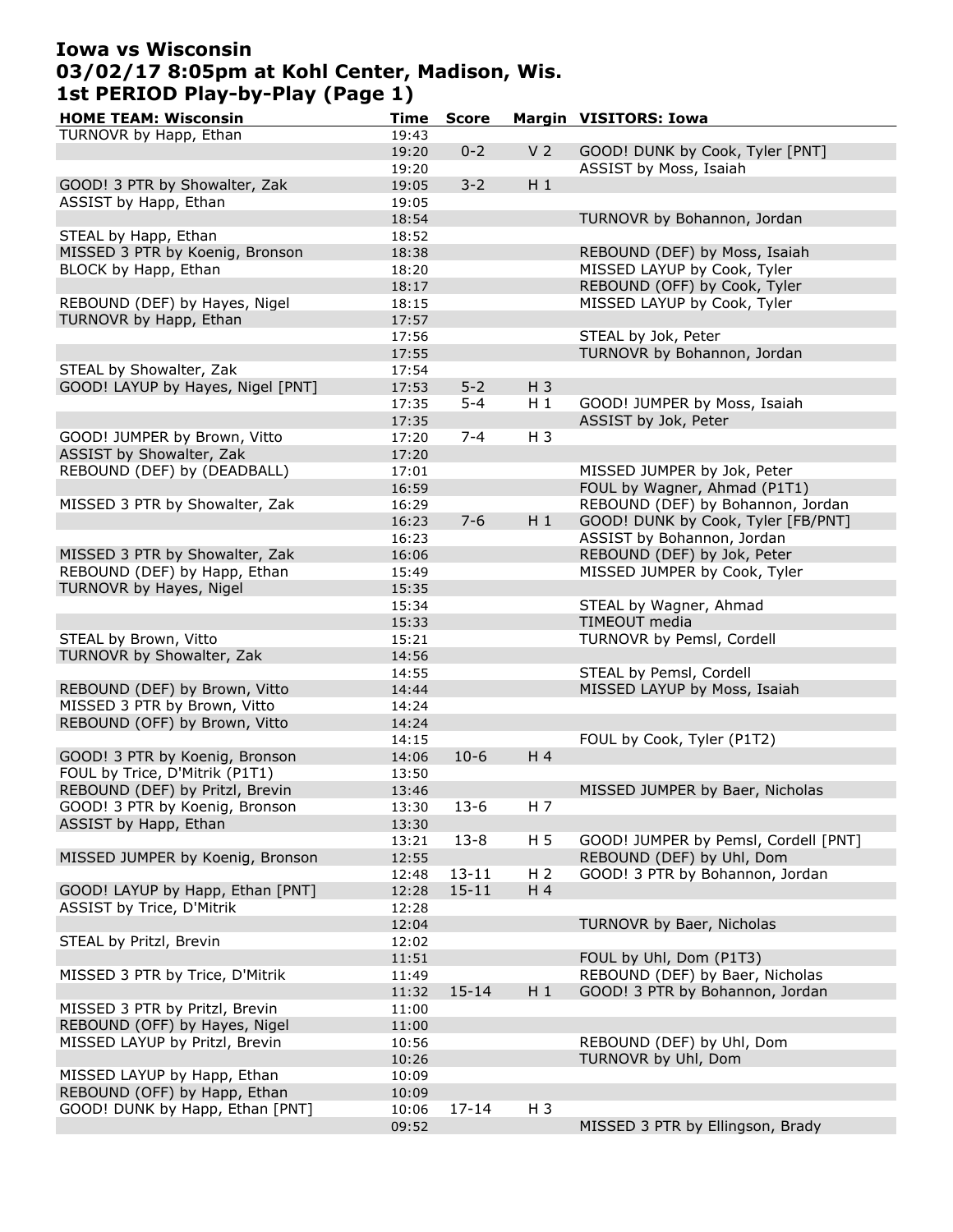## Iowa vs Wisconsin 03/02/17 8:05pm at Kohl Center, Madison, Wis. 1st PERIOD Play-by-Play (Page 2)

| <b>HOME TEAM: Wisconsin</b>          | Time  | <b>Score</b> |                | <b>Margin VISITORS: Iowa</b>        |
|--------------------------------------|-------|--------------|----------------|-------------------------------------|
|                                      | 09:52 |              |                | REBOUND (OFF) by Kriener, Ryan      |
| FOUL by Brown, Vitto (P1T2)          | 09:49 |              |                |                                     |
| REBOUND (DEF) by Happ, Ethan         | 09:47 |              |                | MISSED LAYUP by Baer, Nicholas      |
| GOOD! FT SHOT by Happ, Ethan         | 09:31 | $18 - 14$    | H 4            | FOUL by Baer, Nicholas (P1T4)       |
| MISSED FT SHOT by Happ, Ethan        | 09:31 |              |                | REBOUND (DEF) by Cook, Tyler        |
|                                      | 09:09 |              |                | MISSED 3 PTR by Bohannon, Jordan    |
|                                      |       |              |                | REBOUND (OFF) by Bohannon, Jordan   |
|                                      | 09:09 |              |                |                                     |
|                                      | 08:57 | $18 - 17$    | $H_1$          | GOOD! 3 PTR by Baer, Nicholas       |
|                                      | 08:57 |              |                | ASSIST by Ellingson, Brady          |
|                                      | 08:41 |              |                | FOUL by Bohannon, Jordan (P1T5)     |
| GOOD! 3 PTR by Koenig, Bronson       | 08:39 | $21 - 17$    | H 4            |                                     |
|                                      | 08:13 |              |                | FOUL by Kriener, Ryan (P1T6)        |
|                                      | 08:13 |              |                | TURNOVR by Kriener, Ryan            |
| TURNOVR by Koenig, Bronson           | 07:57 |              |                |                                     |
|                                      | 07:57 |              |                | <b>TIMEOUT MEDIA</b>                |
| REBOUND (DEF) by Iverson, Khalil     | 07:48 |              |                | MISSED LAYUP by Williams, Christian |
| GOOD! LAYUP by Happ, Ethan [PNT]     | 07:19 | $23 - 17$    | H 6            |                                     |
|                                      | 06:44 | $23 - 20$    | $H_3$          | GOOD! 3 PTR by Baer, Nicholas       |
| TURNOVR by Hayes, Nigel              | 06:17 |              |                | STEAL by Baer, Nicholas             |
|                                      | 05:58 |              |                | TURNOVR by Cook, Tyler              |
|                                      |       |              |                |                                     |
| STEAL by Koenig, Bronson             | 05:56 |              |                |                                     |
| MISSED JUMPER by Hayes, Nigel        | 05:31 |              |                | REBOUND (DEF) by Cook, Tyler        |
| FOUL by Hayes, Nigel (P1T3)          | 05:23 |              |                |                                     |
| FOUL by Happ, Ethan (P1T4)           | 05:16 |              |                |                                     |
|                                      | 05:04 | $23 - 22$    | H 1            | GOOD! JUMPER by Jok, Peter [PNT]    |
| FOUL by Pritzl, Brevin (P1T5)        | 05:04 | $23 - 23$    | T <sub>1</sub> | GOOD! FT SHOT by Jok, Peter         |
| MISSED 3 PTR by Koenig, Bronson      | 04:40 |              |                |                                     |
| REBOUND (OFF) by Pritzl, Brevin      | 04:40 |              |                |                                     |
| MISSED 3 PTR by Pritzl, Brevin       | 04:34 |              |                | REBOUND (DEF) by (DEADBALL)         |
|                                      | 04:22 | $23 - 26$    | V <sub>3</sub> | GOOD! 3 PTR by Moss, Isaiah         |
|                                      | 04:22 |              |                | ASSIST by Bohannon, Jordan          |
| TURNOVR by Showalter, Zak            | 04:03 |              |                |                                     |
|                                      | 04:01 |              |                | STEAL by Moss, Isaiah               |
|                                      | 03:57 |              |                | TURNOVR by Moss, Isaiah             |
| STEAL by Showalter, Zak              | 03:56 |              |                |                                     |
| TURNOVR by Hayes, Nigel              | 03:48 |              |                |                                     |
|                                      |       |              |                |                                     |
|                                      | 03:48 |              |                | TIMEOUT media                       |
| REBOUND (DEF) by Trice, D'Mitrik     | 03:31 |              |                | MISSED 3 PTR by Jok, Peter          |
| MISSED 3 PTR by Brown, Vitto         | 03:02 |              |                | REBOUND (DEF) by Moss, Isaiah       |
|                                      | 02:54 |              |                | TURNOVR by Jok, Peter               |
| MISSED JUMPER by Brown, Vitto        | 02:41 |              |                | REBOUND (DEF) by Moss, Isaiah       |
|                                      | 02:41 |              |                | MISSED JUMPER by Moss, Isaiah       |
|                                      | 02:41 |              |                | REBOUND (OFF) by (TEAM)             |
| REBOUND (DEF) by Happ, Ethan         | 02:13 |              |                | MISSED JUMPER by Jok, Peter         |
| MISSED LAYUP by Happ, Ethan          | 02:03 |              |                | REBOUND (DEF) by Cook, Tyler        |
|                                      | 01:52 | $23 - 29$    | V <sub>6</sub> | GOOD! 3 PTR by Baer, Nicholas       |
|                                      | 01:52 |              |                | ASSIST by Bohannon, Jordan          |
| TIMEOUT 30sec                        | 01:49 |              |                |                                     |
| TURNOVR by Trice, D'Mitrik           | 01:40 |              |                |                                     |
|                                      | 01:39 |              |                | STEAL by Baer, Nicholas             |
|                                      | 01:35 |              |                | TURNOVR by Moss, Isaiah             |
|                                      |       |              |                |                                     |
| MISSED FT SHOT by Happ, Ethan        | 01:13 |              |                | FOUL by Moss, Isaiah (P1T7)         |
|                                      | 01:13 |              |                | REBOUND (DEF) by Bohannon, Jordan   |
| REBOUND (DEF) by Showalter, Zak      | 00:49 |              |                | MISSED 3 PTR by Bohannon, Jordan    |
| GOOD! LAYUP by Koenig, Bronson [PNT] | 00:37 | 25-29        | V <sub>4</sub> |                                     |
|                                      | 00:25 |              |                | TIMEOUT 30sec                       |
|                                      | 00:06 | $25 - 32$    | V <sub>7</sub> | GOOD! 3 PTR by Baer, Nicholas       |
|                                      | 00:06 |              |                | ASSIST by Bohannon, Jordan          |
|                                      |       |              |                |                                     |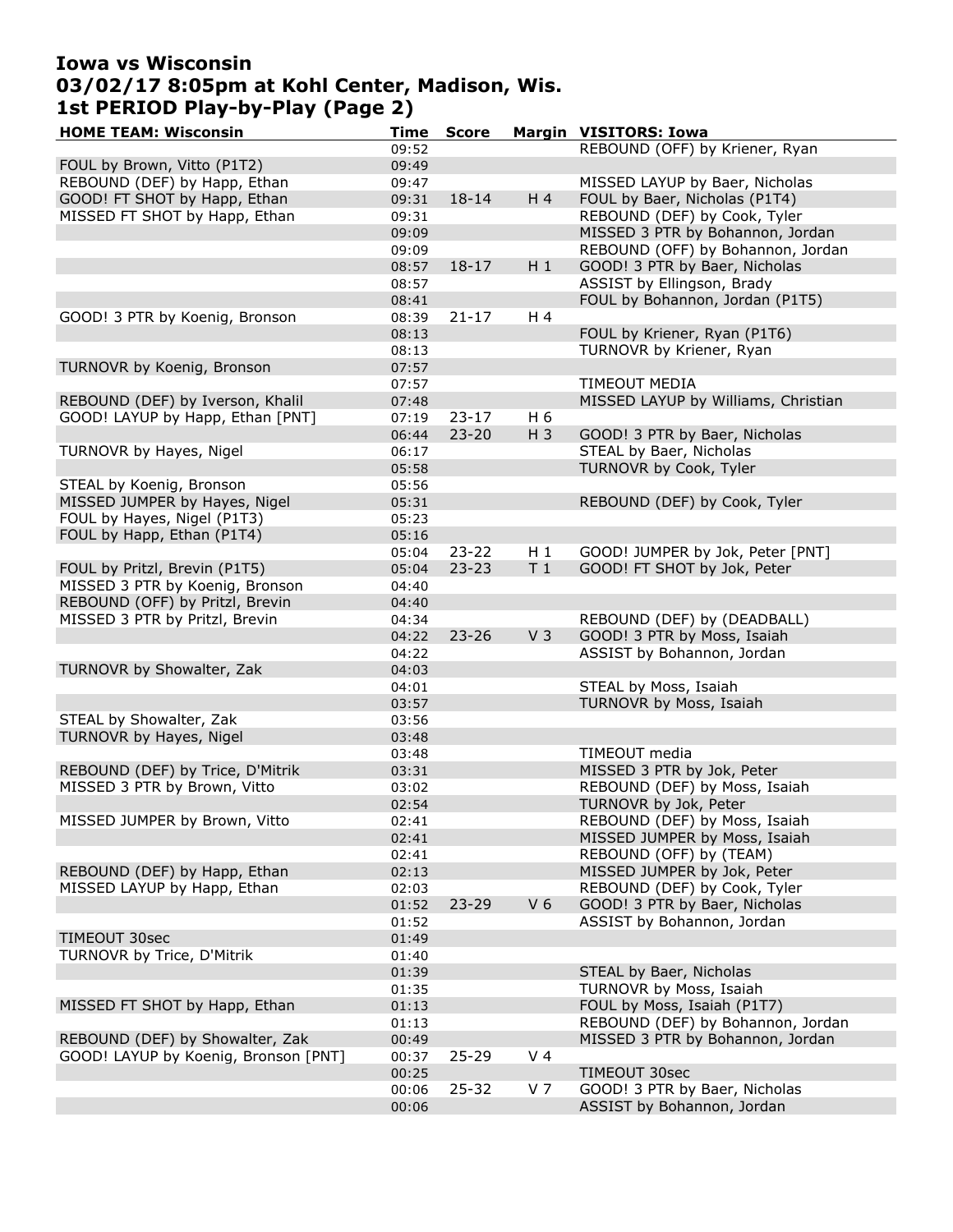# Iowa vs Wisconsin 03/02/17 8:05pm at Kohl Center, Madison, Wis. 1st PERIOD Play-by-Play (Page 3)

HOME TEAM: Wisconsin Time Score Margin VISITORS: Iowa

Iowa 32, Wisconsin 25

|                                              | In 1   |          | Off 2nd Fast |   |                         |
|----------------------------------------------|--------|----------|--------------|---|-------------------------|
| 1st period-only Paint T/O Chance Break Bench |        |          |              |   |                         |
|                                              | Iowa 8 |          | 2 3 2 14     |   | Score tied - 1 time.    |
| Wisconsin 10                                 |        | $\sim$ 4 | $5^{\circ}$  | 0 | Lead changed - 2 times. |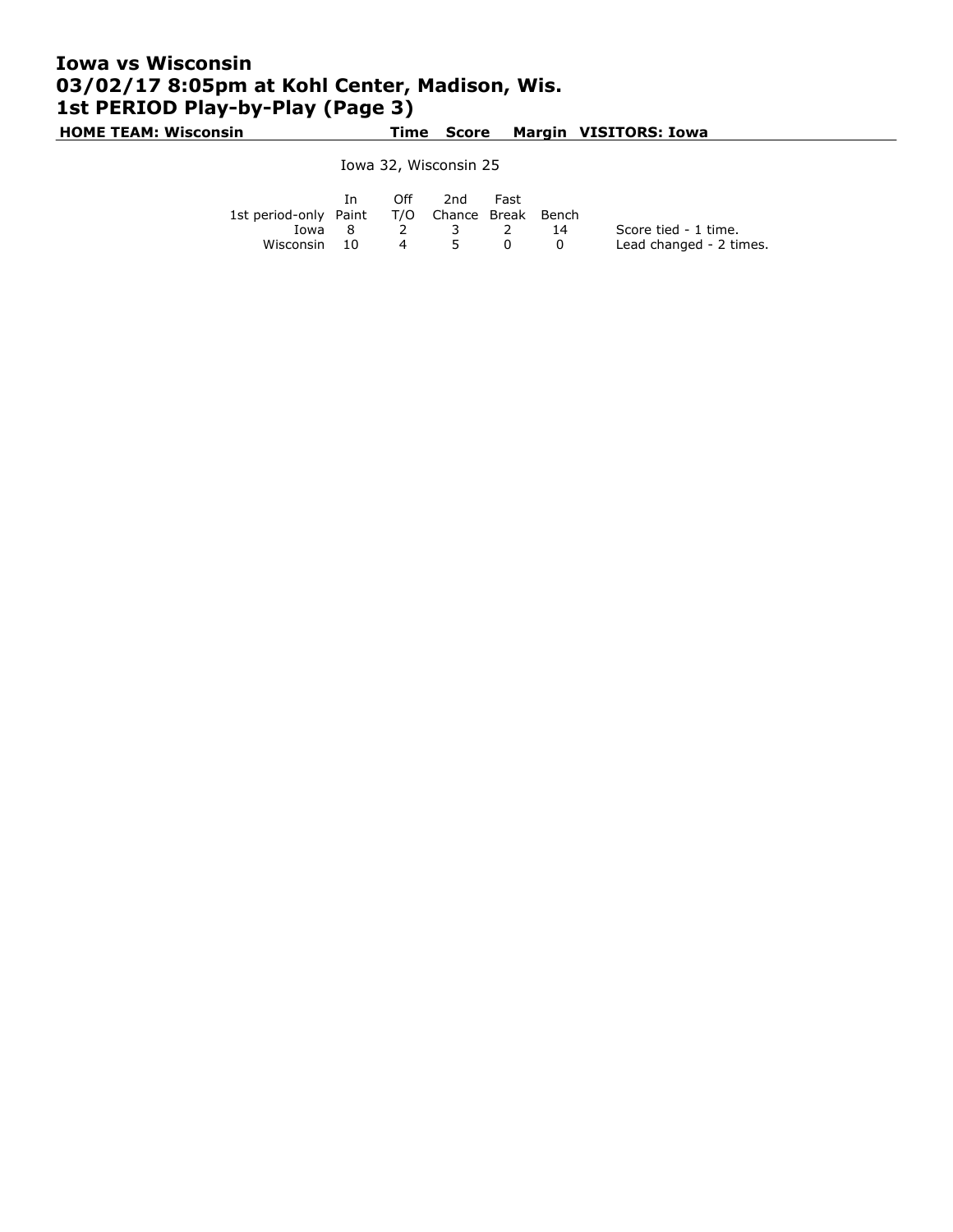### Official Basketball Box Score -- 1st Half-Only Iowa vs Wisconsin 03/02/17 8:05pm at Kohl Center, Madison, Wis.

#### Iowa

|    |                       | Total     | 3-Ptr                | Rebounds |                |                |                 |                |                |                |                |                |                |                |
|----|-----------------------|-----------|----------------------|----------|----------------|----------------|-----------------|----------------|----------------|----------------|----------------|----------------|----------------|----------------|
| ## | Player                |           | FG-FGA FG-FGA FT-FTA |          |                |                | Off Def Tot     | <b>PF</b>      | <b>TP</b>      | A              | TO             | <b>Blk</b>     | Stl            | Min            |
| 00 | Wagner, Ahmad         | $0 - 0$   | $0 - 0$              | $0 - 0$  | $\mathbf 0$    | 0              | 0               |                | 0              | 0              | 0              | 0              |                | 7              |
| 05 | Cook, Tyler           | $2 - 5$   | $0 - 0$              | $0 - 0$  | $\mathbf 1$    | 3              | 4               |                | $\overline{4}$ | $\mathbf{0}$   | $\mathbf{1}$   | $\overline{0}$ | $\overline{0}$ | 14             |
| 03 | Bohannon, Jordan<br>g | $2 - 4$   | $2 - 4$              | $0 - 0$  | $\mathbf 1$    | $\overline{2}$ | 3               |                | 6              | 4              | $\overline{2}$ | $\overline{0}$ | 0              | 16             |
| 04 | Moss, Isaiah<br>q     | $2 - 4$   | $1 - 1$              | $0 - 0$  | $\overline{0}$ | 3              | 3               |                | 5              |                | $\overline{2}$ | $\overline{0}$ |                | 12             |
| 14 | Jok, Peter<br>q       | $1 - 4$   | $0 - 1$              | $1 - 1$  | $\mathbf 0$    |                |                 | 0              | 3              |                |                | 0              |                | 16             |
| 10 | Williams, Christian   | $0 - 1$   | $0 - 0$              | $0 - 0$  | $\overline{0}$ | $\overline{0}$ | $\overline{0}$  | $\overline{0}$ | $\overline{0}$ | $\Omega$       | $\overline{0}$ | $\overline{0}$ | $\overline{0}$ | $\overline{4}$ |
| 15 | Kriener, Ryan         | $0 - 0$   | $0 - 0$              | $0 - 0$  | 1              | 0              |                 |                | 0              | 0              |                | $\Omega$       | 0              | 2              |
| 24 | Ellingson, Brady      | $0 - 1$   | $0 - 1$              | $0 - 0$  | $\overline{0}$ | $\overline{0}$ | $\overline{0}$  | $\overline{0}$ | $\overline{0}$ |                | $\overline{0}$ | $\overline{0}$ | $\mathbf 0$    | $\overline{4}$ |
| 25 | Uhl, Dom              | $0 - 0$   | $0 - 0$              | $0 - 0$  | $\mathbf 0$    | $\overline{2}$ |                 |                | 0              | 0              |                | $\Omega$       | 0              | 4              |
| 35 | Pemsl, Cordell        | $1 - 1$   | $0 - 0$              | $0 - 0$  | $\overline{0}$ | $\overline{0}$ | $\overline{0}$  | $\overline{0}$ | $\overline{2}$ | $\overline{0}$ |                | $\overline{0}$ |                | 7              |
| 51 | Baer, Nicholas        | $4 - 6$   | $4 - 4$              | $0 - 0$  | $\overline{0}$ |                |                 |                | 12             | $\Omega$       |                | $\Omega$       | 2              | 14             |
|    | Team                  |           |                      |          | 1              | 0              |                 |                |                |                |                |                |                |                |
|    | <b>Totals</b>         | $12 - 26$ | $7 - 11$             | $1 - 1$  | 4              | 12             | 16 <sup>1</sup> | 7              | 32             |                | 10             | 0              | 6              | 100            |
|    |                       |           |                      |          |                |                |                 |                |                |                |                |                |                |                |

FG % 1st Half: 12-26 46.2% 3FG % 1st Half: 7-11 63.6% FT % 1st Half: 1-1 100.0

#### **Wisconsin**

|    |                      | Total     | 3-Ptr         | Rebounds |                |                |                |                |    |                |                |                |                |                |
|----|----------------------|-----------|---------------|----------|----------------|----------------|----------------|----------------|----|----------------|----------------|----------------|----------------|----------------|
| ## | Player               |           | FG-FGA FG-FGA | FT-FTA   |                |                | Off Def Tot    | <b>PF</b>      | TP | A              |                | TO Blk         | Stl            | Min            |
| 10 | Hayes, Nigel         | $1 - 2$   | $0 - 0$       | $0 - 0$  |                |                |                |                | า  | 0              | 3              | 0              | 0              | 14             |
| 22 | Happ, Ethan          | $3 - 5$   | $0 - 0$       | $1 - 3$  | 1              | 3              | 4              |                |    | $\overline{2}$ | 2              |                |                | 18             |
| 30 | Brown, Vitto         | 1-4       | $0 - 2$       | $0 - 0$  |                |                | 2              |                |    | $\overline{0}$ | 0              | 0              |                | 12             |
| 03 | Showalter, Zak<br>g  | $1 - 3$   | $1 - 3$       | $0 - 0$  | $\overline{0}$ |                |                | $\overline{0}$ | 3  |                | $\overline{2}$ | $\overline{0}$ | 2              | 16             |
| 24 | Koenig, Bronson<br>g | $4 - 7$   | $3 - 5$       | $0 - 0$  | 0              | $\overline{0}$ | 0              | $\overline{0}$ | 11 | 0              |                | 0              |                | 17             |
| 00 | Trice, D'Mitrik      | $0 - 1$   | $0 - 1$       | $0 - 0$  | $\overline{0}$ |                |                |                |    |                |                | $\Omega$       | 0              | 9              |
| 01 | Pritzl, Brevin       | $0 - 3$   | $0 - 2$       | $0 - 0$  |                |                | 2              |                |    | 0              | $\overline{0}$ | 0              |                | 8              |
| 05 | Moesch, Aaron        | $0 - 0$   | $0 - 0$       | $0 - 0$  | $\overline{0}$ | $\overline{0}$ | $\overline{0}$ | $\overline{0}$ |    | $\overline{0}$ | $\overline{0}$ | $\overline{0}$ | $\overline{0}$ | $\overline{2}$ |
| 11 | Hill, Jordan         | $0 - 0$   | $0 - 0$       | $0 - 0$  | 0              | $\mathbf 0$    | 0              | $\overline{0}$ | 0  | $\mathbf 0$    | 0              | 0              | 0              | $\overline{0}$ |
| 21 | Iverson, Khalil      | $0 - 0$   | $0 - 0$       | $0 - 0$  | $\overline{0}$ | $\mathbf{1}$   |                | $\Omega$       | 0  | $\Omega$       | $\Omega$       | $\Omega$       | $\overline{0}$ | $\overline{4}$ |
|    | Team                 |           |               |          | 0              | 0              | 0              |                |    |                |                |                |                |                |
|    | Totals               | $10 - 25$ | $4 - 13$      | $1 - 3$  | 4              | 9              | 13             | 5              | 25 | 4              | 9              |                | 6              | 100            |

FG % 1st Half: 10-25 40.0% 3FG % 1st Half: 4-13 30.8% FT  $%$  1st Half: 1-3

Officials: Terry Wymer, Pat Driscoll, Donnie Eppley Technical fouls: Iowa-None. Wisconsin-None. Attendance: 17287

| Score by periods | 1st           | Total |        |       | -In | Off | 2 <sub>nd</sub> | Fast            |       |
|------------------|---------------|-------|--------|-------|-----|-----|-----------------|-----------------|-------|
| Iowa             | $\sim$<br>ے ر |       | Points | Paint |     | T/O |                 | Chance<br>Break | Bench |
|                  | つに            |       | IOWA   |       |     |     |                 |                 |       |
| Wisconsin        | <u>_ _</u>    |       | WIS    | ∸     |     |     |                 |                 |       |

Last FG - IOWA 2nd-00:09, WIS 2nd-03:46. Largest lead - IOWA by 7 1st-00:06, WIS by 9 2nd-04:15. IOWA led for 12:51. WIS led for 23:44. Game was tied for 03:06. Score tied - 1 time. Lead changed - 2 times.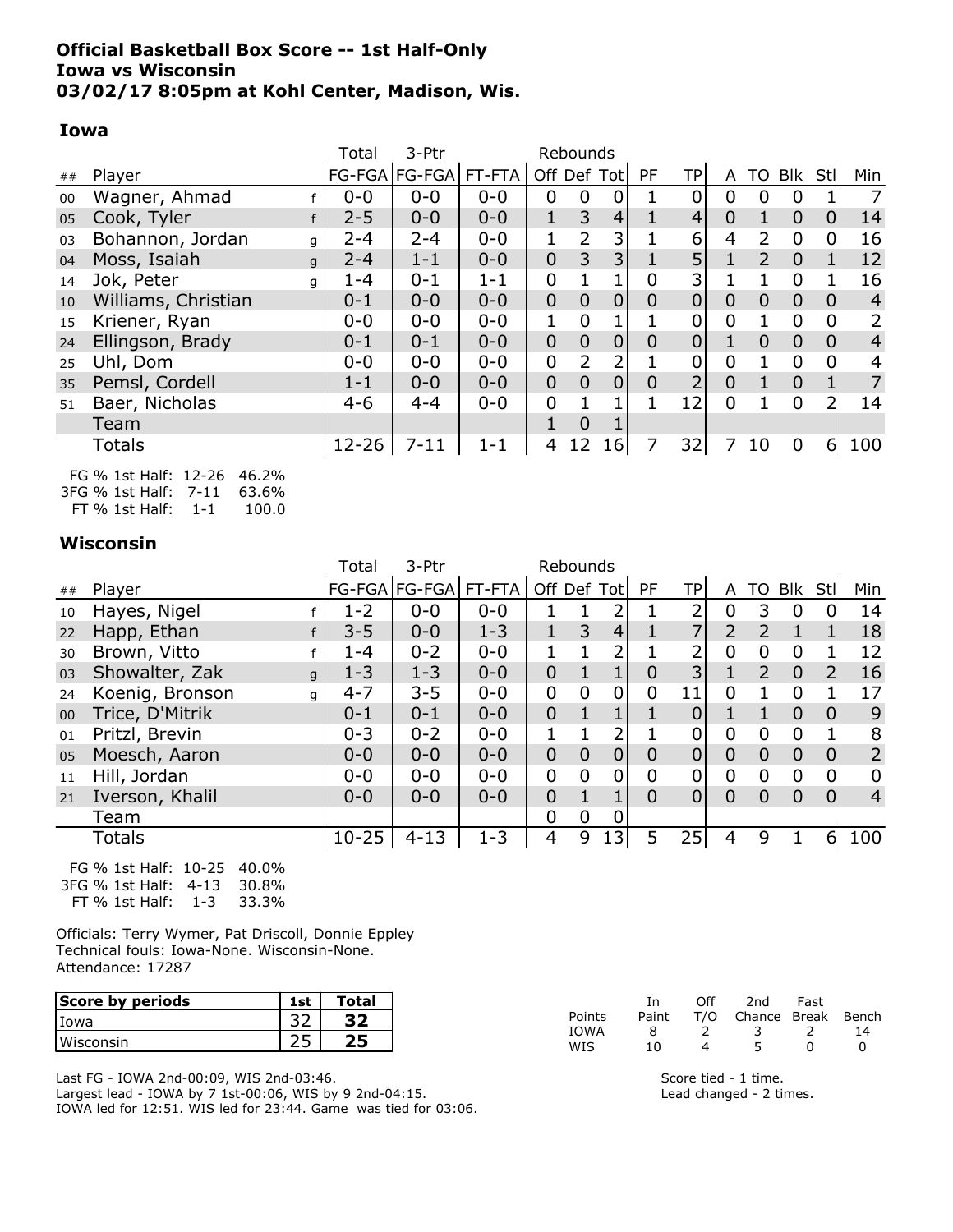# Iowa vs Wisconsin 03/02/17 8:05pm at Kohl Center, Madison, Wis. 2nd PERIOD Play-by-Play (Page 1)

| <b>HOME TEAM: Wisconsin</b>          | Time  | <b>Score</b> |                | <b>Margin VISITORS: Iowa</b>         |
|--------------------------------------|-------|--------------|----------------|--------------------------------------|
| MISSED LAYUP by Hayes, Nigel         | 19:35 |              |                | BLOCK by Cook, Tyler                 |
|                                      | 19:32 |              |                | REBOUND (DEF) by Cook, Tyler         |
|                                      | 19:24 |              |                | FOUL by Cook, Tyler (P2T1)           |
|                                      | 19:24 |              |                | TURNOVR by Cook, Tyler               |
| MISSED LAYUP by Happ, Ethan          | 19:07 |              |                |                                      |
|                                      | 19:04 |              |                | REBOUND (DEF) by Cook, Tyler         |
|                                      | 18:56 |              |                | MISSED LAYUP by Moss, Isaiah         |
|                                      | 18:51 |              |                | REBOUND (OFF) by Wagner, Ahmad       |
| REBOUND (DEF) by (DEADBALL)          | 18:49 |              |                | MISSED 3 PTR by Jok, Peter           |
|                                      |       |              |                | FOUL by Cook, Tyler (P3T2)           |
|                                      | 18:49 |              |                |                                      |
| GOOD! JUMPER by Trice, D'Mitrik      | 18:22 | $27 - 32$    | V <sub>5</sub> |                                      |
|                                      | 17:53 | $27 - 34$    | V <sub>7</sub> | GOOD! LAYUP by Pemsl, Cordell [PNT]  |
|                                      | 17:53 |              |                | ASSIST by Jok, Peter                 |
| GOOD! LAYUP by Hayes, Nigel [PNT]    | 17:30 | 29-34        | V <sub>5</sub> |                                      |
| GOOD! FT SHOT by Hayes, Nigel        | 17:30 | $30 - 34$    | V <sub>4</sub> | FOUL by Wagner, Ahmad (P2T3)         |
| FOUL by Showalter, Zak (P1T1)        | 17:13 |              |                |                                      |
| FOUL by Trice, D'Mitrik (P2T2)       | 17:05 |              |                |                                      |
| FOUL by Brown, Vitto (P2T3)          | 16:57 |              |                |                                      |
| FOUL by Showalter, Zak (P2T4)        | 16:54 | $30 - 35$    | V <sub>5</sub> | GOOD! FT SHOT by Pemsl, Cordell      |
|                                      | 16:54 | $30 - 36$    | V <sub>6</sub> | GOOD! FT SHOT by Pemsl, Cordell      |
| MISSED 3 PTR by Trice, D'Mitrik      | 16:35 |              |                | REBOUND (DEF) by Wagner, Ahmad       |
| REBOUND (DEF) by (TEAM)              | 16:22 |              |                | MISSED JUMPER by Moss, Isaiah        |
| GOOD! 3 PTR by Koenig, Bronson       | 16:10 | $33 - 36$    | V <sub>3</sub> |                                      |
| ASSIST by Showalter, Zak             | 16:10 |              |                |                                      |
|                                      |       | $33 - 38$    | V <sub>5</sub> | GOOD! LAYUP by Pemsl, Cordell [PNT]  |
|                                      | 15:56 |              |                |                                      |
| GOOD! JUMPER by Showalter, Zak       | 15:36 | $35 - 38$    | V <sub>3</sub> |                                      |
| ASSIST by Hayes, Nigel               | 15:36 |              |                |                                      |
|                                      | 15:10 | $35 - 41$    | V <sub>6</sub> | GOOD! 3 PTR by Jok, Peter            |
| GOOD! LAYUP by Koenig, Bronson [PNT] | 14:59 | $37 - 41$    | V <sub>4</sub> |                                      |
|                                      | 14:59 |              |                | FOUL by Moss, Isaiah (P2T4)          |
| TIMEOUT media                        | 14:59 |              |                |                                      |
| GOOD! FT SHOT by Koenig, Bronson     | 14:59 | 38-41        | V <sub>3</sub> |                                      |
| REBOUND (DEF) by Hayes, Nigel        | 14:42 |              |                | MISSED 3 PTR by Bohannon, Jordan     |
| MISSED 3 PTR by Showalter, Zak       | 14:27 |              |                | REBOUND (DEF) by (DEADBALL)          |
| REBOUND (DEF) by Hayes, Nigel        | 14:12 |              |                | MISSED LAYUP by Jok, Peter           |
| GOOD! FT SHOT by Hayes, Nigel        | 14:03 | 39-41        | V <sub>2</sub> | FOUL by Wagner, Ahmad (P3T5)         |
| MISSED FT SHOT by Hayes, Nigel       | 14:03 |              |                | REBOUND (DEF) by Baer, Nicholas      |
|                                      | 13:47 | $39 - 43$    | V <sub>4</sub> | GOOD! JUMPER by Baer, Nicholas [PNT] |
| MISSED 3 PTR by Koenig, Bronson      | 13:34 |              |                | REBOUND (DEF) by (TEAM)              |
|                                      | 13:21 |              |                | FOUL by Pemsl, Cordell (P1T6)        |
|                                      | 13:21 |              |                | TURNOVR by Pemsl, Cordell            |
| TURNOVR by Showalter, Zak            |       |              |                |                                      |
|                                      | 13:01 |              |                |                                      |
|                                      | 13:00 |              |                | STEAL by Baer, Nicholas              |
| REBOUND (DEF) by Hayes, Nigel        | 12:54 |              |                | MISSED 3 PTR by Bohannon, Jordan     |
| MISSED LAYUP by Happ, Ethan          | 12:33 |              |                |                                      |
| REBOUND (OFF) by Showalter, Zak      | 12:33 |              |                |                                      |
| GOOD! TIP-IN by Showalter, Zak [PNT] | 12:25 | $41 - 43$    | V <sub>2</sub> |                                      |
| FOUL by Showalter, Zak (P3T5)        | 12:10 |              |                |                                      |
| REBOUND (DEF) by Pritzl, Brevin      | 11:57 |              |                | MISSED JUMPER by Jok, Peter          |
| GOOD! LAYUP by Hayes, Nigel [PNT]    | 11:36 | 43-43        | T <sub>2</sub> |                                      |
| ASSIST by Trice, D'Mitrik            | 11:36 |              |                |                                      |
|                                      | 11:35 |              |                | FOUL by Uhl, Dom (P2T7)              |
| TIMEOUT MEDIA                        | 11:35 |              |                |                                      |
| MISSED FT SHOT by Hayes, Nigel       | 11:35 |              |                | REBOUND (DEF) by Baer, Nicholas      |
| REBOUND (DEF) by Happ, Ethan         | 11:13 |              |                | MISSED JUMPER by Baer, Nicholas      |
| GOOD! JUMPER by Hayes, Nigel         | 10:47 | 45-43        | H <sub>2</sub> |                                      |
| FOUL by Happ, Ethan (P2T6)           | 10:26 |              |                |                                      |
|                                      | 10:09 |              |                | TURNOVR by Jok, Peter                |
|                                      |       |              |                |                                      |
| STEAL by Hill, Jordan                | 10:08 |              |                |                                      |
| MISSED 3 PTR by Brown, Vitto         | 09:49 |              |                |                                      |
|                                      |       |              |                |                                      |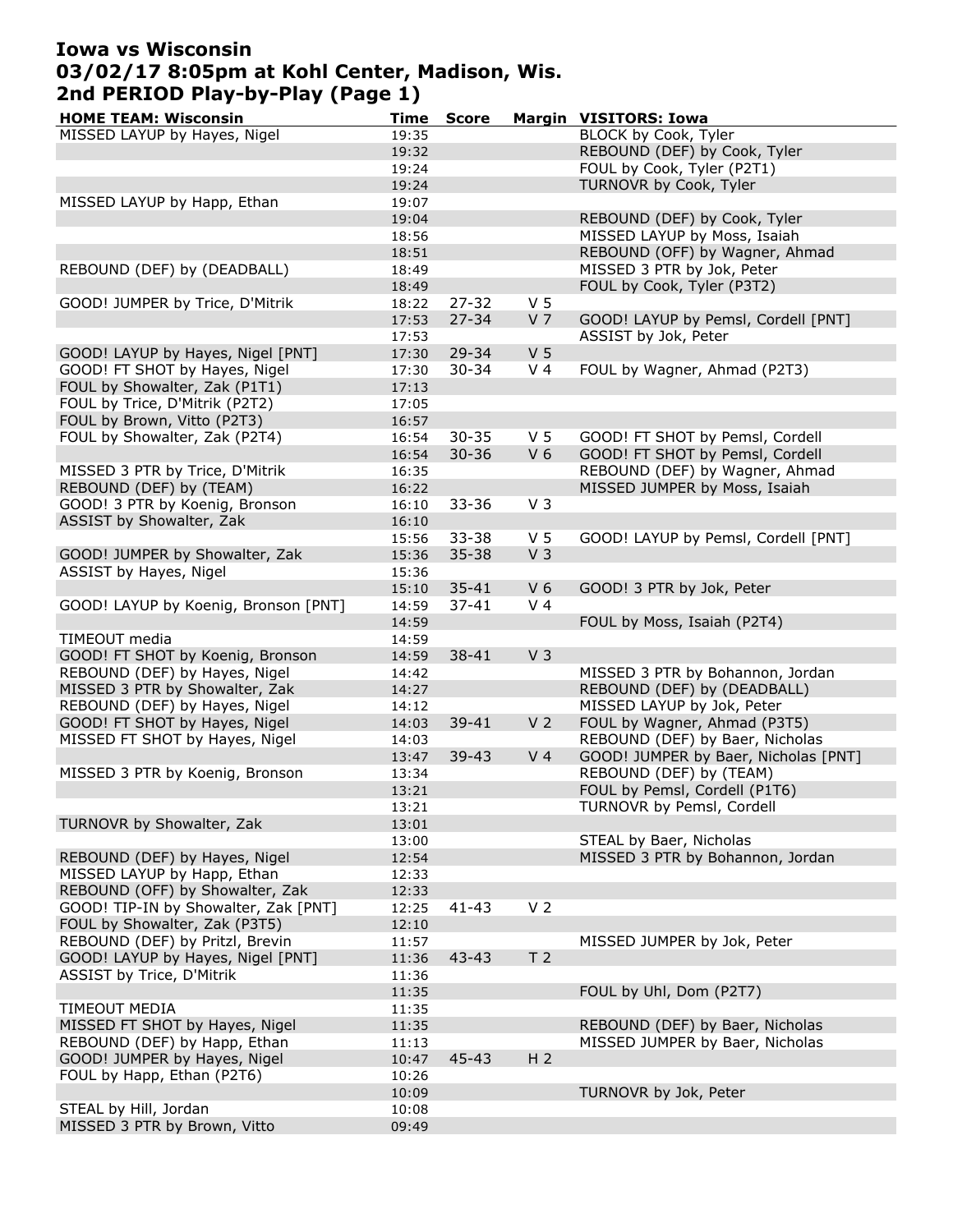## Iowa vs Wisconsin 03/02/17 8:05pm at Kohl Center, Madison, Wis. 2nd PERIOD Play-by-Play (Page 2)

| <b>HOME TEAM: Wisconsin</b>         | Time  | <b>Score</b> |                | <b>Margin VISITORS: Iowa</b>         |
|-------------------------------------|-------|--------------|----------------|--------------------------------------|
|                                     | 09:49 |              |                | REBOUND (DEF) by Jok, Peter          |
| REBOUND (DEF) by Pritzl, Brevin     | 09:33 |              |                | MISSED JUMPER by Kriener, Ryan       |
| MISSED 3 PTR by Pritzl, Brevin      | 09:05 |              |                | REBOUND (DEF) by (TEAM)              |
|                                     | 08:48 | $45 - 45$    | T <sub>3</sub> | GOOD! LAYUP by Pemsl, Cordell [PNT]  |
|                                     | 08:48 |              |                | ASSIST by Williams, Christian        |
| MISSED JUMPER by Hayes, Nigel       | 08:18 |              |                | REBOUND (DEF) by Williams, Christian |
|                                     |       |              |                |                                      |
|                                     | 08:09 |              |                | TURNOVR by Ellingson, Brady          |
| GOOD! LAYUP by Happ, Ethan [PNT]    | 07:53 | $47 - 45$    | H <sub>2</sub> |                                      |
|                                     | 07:40 |              |                | TURNOVR by Moss, Isaiah              |
| STEAL by Hill, Jordan               | 07:38 |              |                |                                      |
| GOOD! DUNK by Hill, Jordan [FB/PNT] | 07:32 | 49-45        | H 4            |                                      |
| REBOUND (DEF) by Hayes, Nigel       | 07:05 |              |                | MISSED LAYUP by Moss, Isaiah         |
| MISSED LAYUP by Hayes, Nigel        | 06:53 |              |                | BLOCK by Moss, Isaiah                |
|                                     | 06:51 |              |                | REBOUND (DEF) by Williams, Christian |
|                                     | 06:45 |              |                | MISSED JUMPER by Moss, Isaiah        |
|                                     | 06:45 |              |                | REBOUND (OFF) by (TEAM)              |
|                                     | 06:43 |              |                | <b>TIMEOUT MEDIA</b>                 |
|                                     |       |              |                |                                      |
| STEAL by Showalter, Zak             | 06:30 |              |                | TURNOVR by Cook, Tyler               |
| GOOD! JUMPER by Koenig, Bronson     | 06:03 | $51 - 45$    | H 6            |                                      |
|                                     | 05:46 |              |                | FOUL by Jok, Peter (P1T8)            |
|                                     | 05:46 |              |                | TURNOVR by Jok, Peter                |
| MISSED LAYUP by Hayes, Nigel        | 05:28 |              |                | REBOUND (DEF) by Bohannon, Jordan    |
|                                     | 05:13 |              |                | TURNOVR by Jok, Peter                |
| MISSED FT SHOT by Happ, Ethan       | 05:04 |              |                | FOUL by Pemsl, Cordell (P2T9)        |
| REBOUND (OFF) by (DEADBALL)         | 05:04 |              |                |                                      |
| MISSED FT SHOT by Happ, Ethan       | 05:04 |              |                | REBOUND (DEF) by Pemsl, Cordell      |
|                                     |       |              |                |                                      |
|                                     | 04:47 |              |                | MISSED JUMPER by Jok, Peter          |
|                                     | 04:47 |              |                | REBOUND (OFF) by (DEADBALL)          |
| FOUL by Happ, Ethan (P3T7)          | 04:44 |              |                | MISSED FT SHOT by Cook, Tyler        |
| REBOUND (DEF) by Showalter, Zak     | 04:44 |              |                |                                      |
| MISSED 3 PTR by Koenig, Bronson     | 04:29 |              |                |                                      |
| REBOUND (OFF) by Hill, Jordan       | 04:29 |              |                |                                      |
| GOOD! 3 PTR by Showalter, Zak       | 04:15 | $54 - 45$    | H 9            |                                      |
| ASSIST by Hayes, Nigel              | 04:15 |              |                |                                      |
|                                     | 04:05 |              |                | MISSED JUMPER by Bohannon, Jordan    |
|                                     | 04:05 |              |                | REBOUND (OFF) by Cook, Tyler         |
|                                     | 04:01 | $54 - 47$    | H <sub>7</sub> | GOOD! DUNK by Cook, Tyler [PNT]      |
| GOOD! LAYUP by Happ, Ethan [PNT]    | 03:46 | $56 - 47$    | H 9            |                                      |
| ASSIST by Hill, Jordan              | 03:46 |              |                |                                      |
|                                     |       |              |                |                                      |
|                                     | 03:40 | 56-49        | H 7            | GOOD! LAYUP by Cook, Tyler [PNT]     |
|                                     | 03:40 |              |                | ASSIST by Bohannon, Jordan           |
| FOUL by Happ, Ethan (P4T8)          | 03:40 |              |                |                                      |
|                                     | 03:40 |              |                | TIMEOUT media                        |
|                                     | 03:37 | 56-50        | H 6            | GOOD! FT SHOT by Cook, Tyler         |
| MISSED 3 PTR by Showalter, Zak      | 03:24 |              |                | REBOUND (DEF) by Baer, Nicholas      |
| FOUL by Showalter, Zak (P4T9)       | 03:12 | $56 - 51$    | H <sub>5</sub> | GOOD! FT SHOT by Jok, Peter          |
|                                     | 03:12 | $56 - 52$    | H 4            | GOOD! FT SHOT by Jok, Peter          |
| MISSED FT SHOT by Showalter, Zak    | 03:12 |              |                | FOUL by Jok, Peter (P2T10)           |
| REBOUND (OFF) by (DEADBALL)         | 03:12 |              |                |                                      |
|                                     |       |              |                |                                      |
| GOOD! FT SHOT by Showalter, Zak     | 03:12 | $57 - 52$    | H <sub>5</sub> |                                      |
|                                     | 03:12 |              |                | TURNOVR by Jok, Peter                |
| MISSED JUMPER by Koenig, Bronson    | 02:47 |              |                |                                      |
| REBOUND (OFF) by Hayes, Nigel       | 02:47 |              |                |                                      |
| TURNOVR by Hayes, Nigel             | 02:39 |              |                |                                      |
|                                     | 02:36 |              |                | STEAL by Cook, Tyler                 |
|                                     | 02:15 |              |                | TIMEOUT 30sec                        |
|                                     | 02:11 |              |                | MISSED 3 PTR by Baer, Nicholas       |
|                                     | 02:11 |              |                | REBOUND (OFF) by Wagner, Ahmad       |
| REBOUND (DEF) by (TEAM)             | 02:07 |              |                | MISSED 3 PTR by Bohannon, Jordan     |
|                                     |       |              |                |                                      |
| TIMEOUT 30sec                       | 02:03 |              |                |                                      |
| TURNOVR by Hill, Jordan             | 02:01 |              |                |                                      |
|                                     |       |              |                |                                      |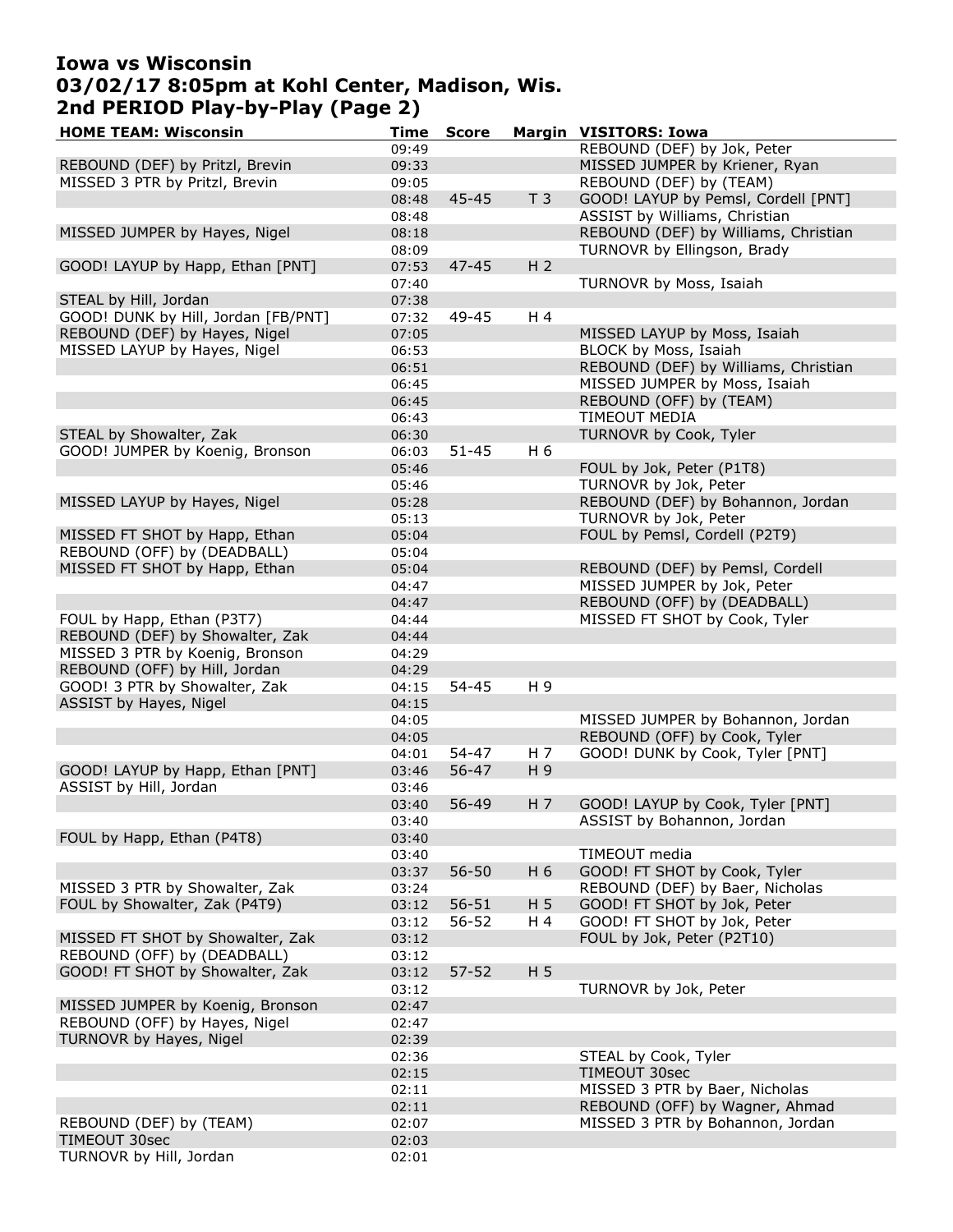# Iowa vs Wisconsin 03/02/17 8:05pm at Kohl Center, Madison, Wis. 2nd PERIOD Play-by-Play (Page 3)

| <b>HOME TEAM: Wisconsin</b>      | Time  | <b>Score</b> |                | <b>Margin VISITORS: Iowa</b>          |
|----------------------------------|-------|--------------|----------------|---------------------------------------|
|                                  | 01:46 | $57 - 54$    | H 3            | GOOD! LAYUP by Bohannon, Jordan [PNT] |
| TURNOVR by Hayes, Nigel          | 01:39 |              |                |                                       |
|                                  | 01:38 |              |                | STEAL by Wagner, Ahmad                |
|                                  | 01:35 | $57 - 56$    | $H_1$          | GOOD! LAYUP by Wagner, Ahmad [PNT]    |
| TIMEOUT 30sec                    | 01:29 |              |                |                                       |
| MISSED 3 PTR by Showalter, Zak   | 01:04 |              |                | REBOUND (DEF) by Cook, Tyler          |
|                                  | 00:34 |              |                | TIMEOUT 30sec                         |
| REBOUND (DEF) by Happ, Ethan     | 00:33 |              |                | MISSED 3 PTR by Bohannon, Jordan      |
| MISSED FT SHOT by Happ, Ethan    | 00:29 |              |                | FOUL by Pemsl, Cordell (P3T11)        |
| REBOUND (OFF) by (DEADBALL)      | 00:29 |              |                |                                       |
| MISSED FT SHOT by Happ, Ethan    | 00:29 |              |                | REBOUND (DEF) by (TEAM)               |
|                                  | 00:15 |              |                | MISSED JUMPER by Jok, Peter           |
|                                  | 00:15 |              |                | REBOUND (OFF) by Pemsl, Cordell       |
|                                  | 00:09 | $57 - 59$    | V <sub>2</sub> | GOOD! 3 PTR by Bohannon, Jordan       |
|                                  | 00:09 |              |                | ASSIST by Pemsl, Cordell              |
| MISSED JUMPER by Koenig, Bronson | 00:04 |              |                | REBOUND (DEF) by Baer, Nicholas       |
|                                  |       |              |                |                                       |

Iowa 59, Wisconsin 57

|                                              | Tn.     | Off      | 2nd            | Fast         |       |                         |
|----------------------------------------------|---------|----------|----------------|--------------|-------|-------------------------|
| 2nd period-only Paint T/O Chance Break Bench |         |          |                |              |       |                         |
|                                              | Iowa 16 | $\sim$ 4 | $5\overline{}$ | $\mathbf{0}$ | - 10- | Score tied - 2 times.   |
| Wisconsin 14                                 |         | - 6 -    | $5^{\circ}$    |              | 4     | Lead changed - 2 times. |